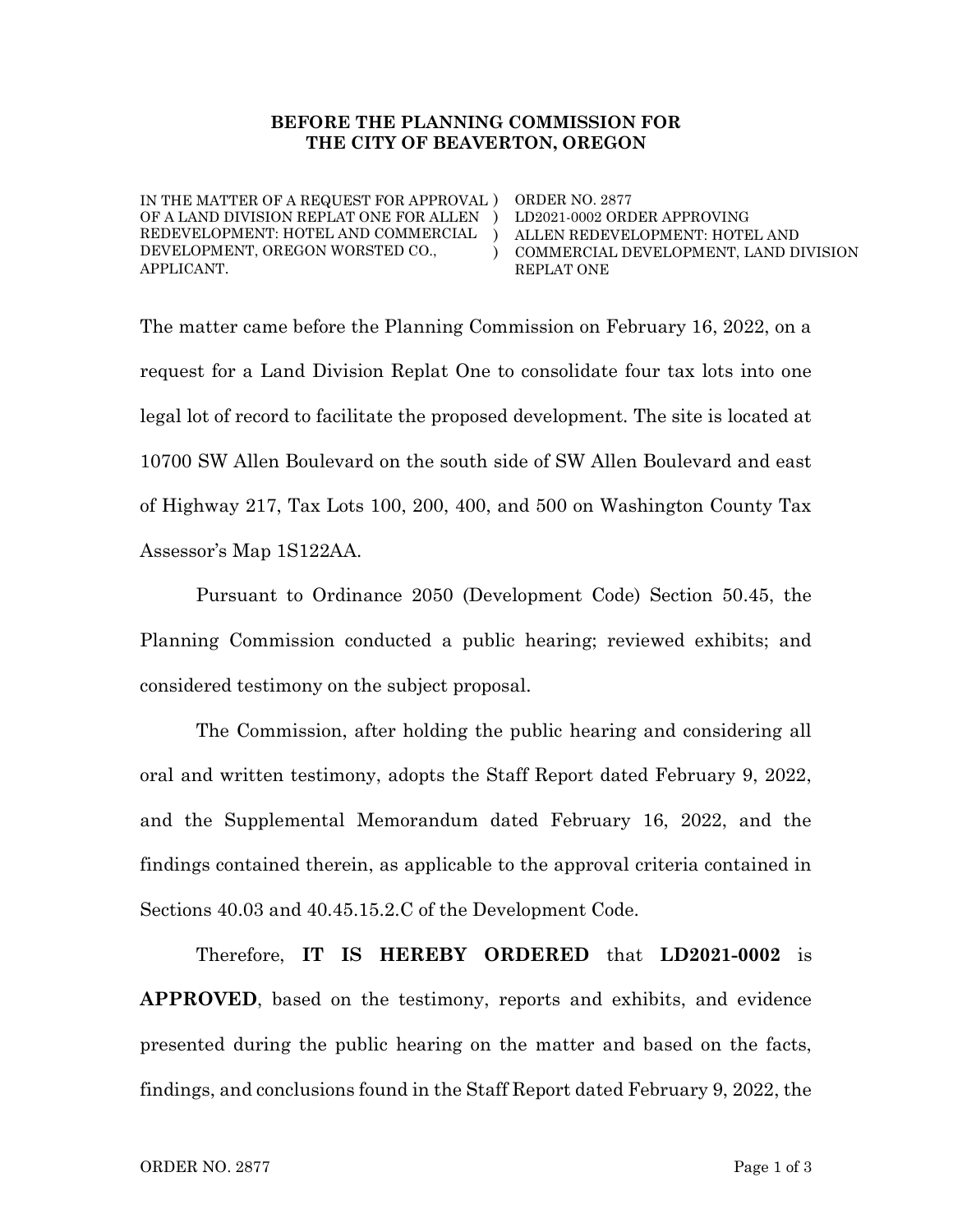Supplemental Memorandum dated February 16, 2022, and the findings contained therein, subject to the condition of approval as follows:

# A. General Conditions, the Applicant shall:

1. Ensure the associated land use applications CU2021-0004, CU2021-0005, DR2021-0027, LO2021-0001, and TP2021-0003 have been approved. (Planning / SK)

## B. Prior to the issuance of a site development permit, the applicant shall:

2. Have recorded the final plat in County records and submitted a recorded copy to the City.

Motion CARRIED, by the following vote:

AYES: Lawler, Winter, Glenewinkel, Nye, Saldanha, Teater NAYS: None. ABSTAIN: None. ABSENT: McCann

Dated this  $\frac{16}{\text{day of}}$  ef February 2022.

To appeal the decision of the Planning Commission, as articulated in Land Use Order No. 2877 an appeal must be filed on an Appeal form provided by the Director at the City of Beaverton Community Development Department's office by no later than 4:30 p.m. on  $, 2022.$ March 17